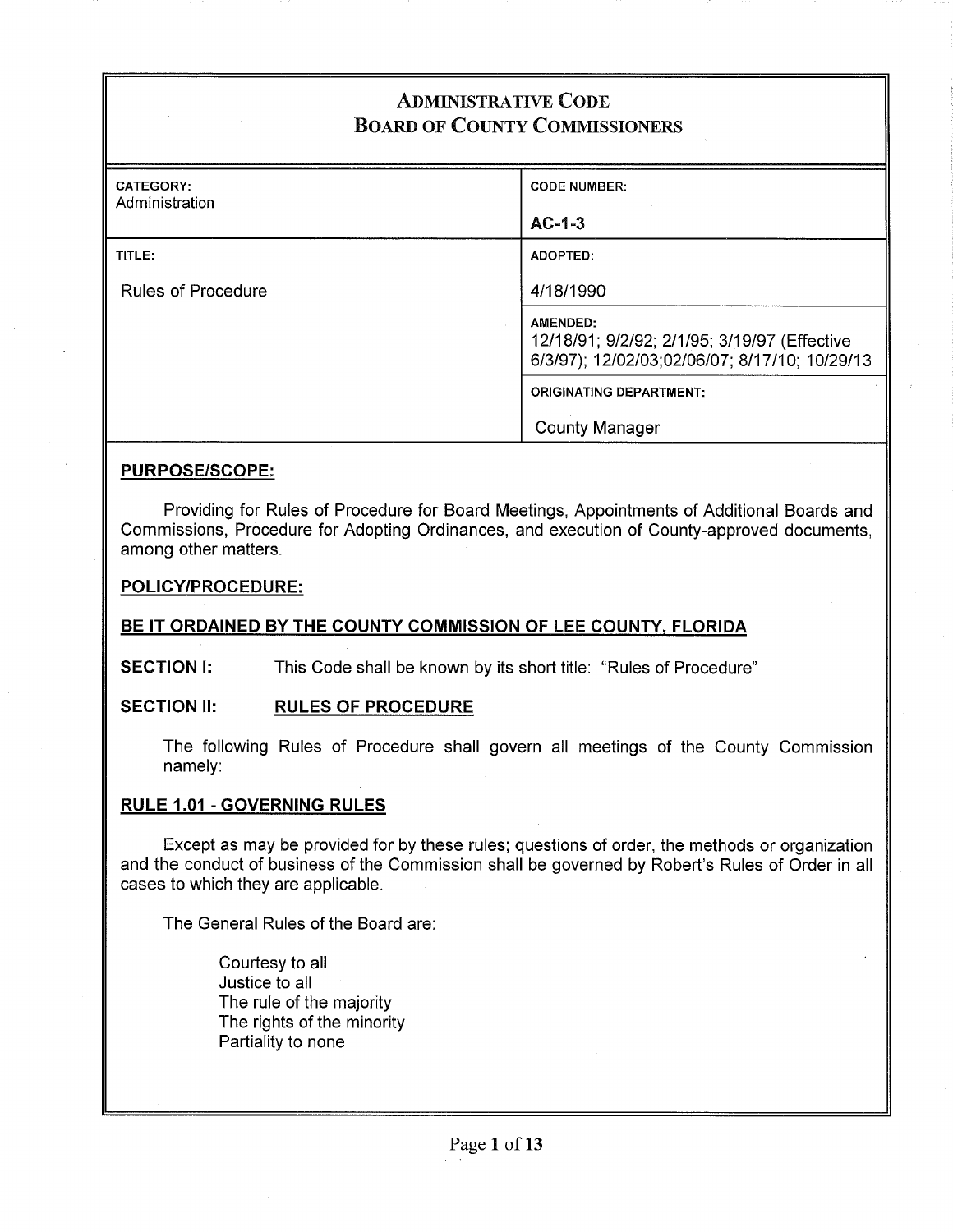### RULE 1.02 - REGULAR MEETINGS

The County Commission shall hold regular meetings on the First and Third Tuesday of each month. These meetings shall begin at 9:30 AM. Public Hearings are to be scheduled on the First and Third Tuesday meetings. Every regular meeting will have a scheduled time frame for public discussion on pending Consent and Administrative items scheduled for that meeting. When the day fixed for any such regular meeting falls on a day designated by law or policy as a legal, national or religious holiday, such meeting may be held on the next succeeding day not a holiday or such meeting may be canceled at the discretion of the County Commission. Regular meetings may be otherwise postponed or canceled by a resolution or motion adopted at a regular meeting by a majority of the Commissioners present. Notice of the postponement or cancellation of any regular meeting shall be published in a newspaper of general circulation at least once. All regular meetings shall be held in the County Courthouse or such place as may be approved by resolution or motion adopted at a regular meeting by a majority of Commissioners present and shall be open to the public and all news media.

### RULE 1.03 -SPECIAL MEETINGS, EMERGENCY MEETINGS

- A) A special meeting of the County Commission may be called by the Chair or by consent of the majority of the Commissioners. Whenever a special meeting is called, notice shall be given to the Clerk by County Administration. County Administration shall forthwith serve either verbal or written notice upon each Commissioner stating the date, hour and place of the meeting and the purpose for which such meeting is called. At least twenty-four hours must elapse between the time the Clerk receives notice in writing and the time the meeting is to be held. Provided, however, if a determination to hold a special meeting is reflected upon the record of any County Commission meeting, no additional notice is necessary.
- B) An emergency meeting of the County Commission may be called by the Chair or by consent of the majority of the Commissioners whenever an emergency exists which requires immediate action by the Commission. Whenever such emergency meeting is called, County Administration shall notify the Clerk and serve either verbal or written notice upon each Commissioner, stating the date, hour and place of the meeting and the purpose for which it is called. Sufficient time shall elapse between the time the Clerk receives notice to properly notify the news media.
- C) If after reasonable diligence, it was impossible to give notice to each Commissioner, such failure shall not affect the legality of the meeting if a quorum be in attendance. All special or emergency meetings shall be open to the public and shall be held and conducted in the Lee County Courthouse or other suitable County building. Minutes thereof shall be kept by the Clerk.
- D) Anything herein to the contrary notwithstanding, notice of any special or emergency meeting of the County Commission may only be waived by a majority of the Commissioners. No special or emergency meeting shall be held unless notice thereof is given in compliance with the provisions of this section or notice thereof is waived by a majority of the Commissioners. No special or emergency meeting shall be held unless notice thereof is given in compliance with the provisions of this section or notice thereof is waived by a majority of the Commissioners. Notice in compliance with the "Sunshine Law" must be given and may not be waived.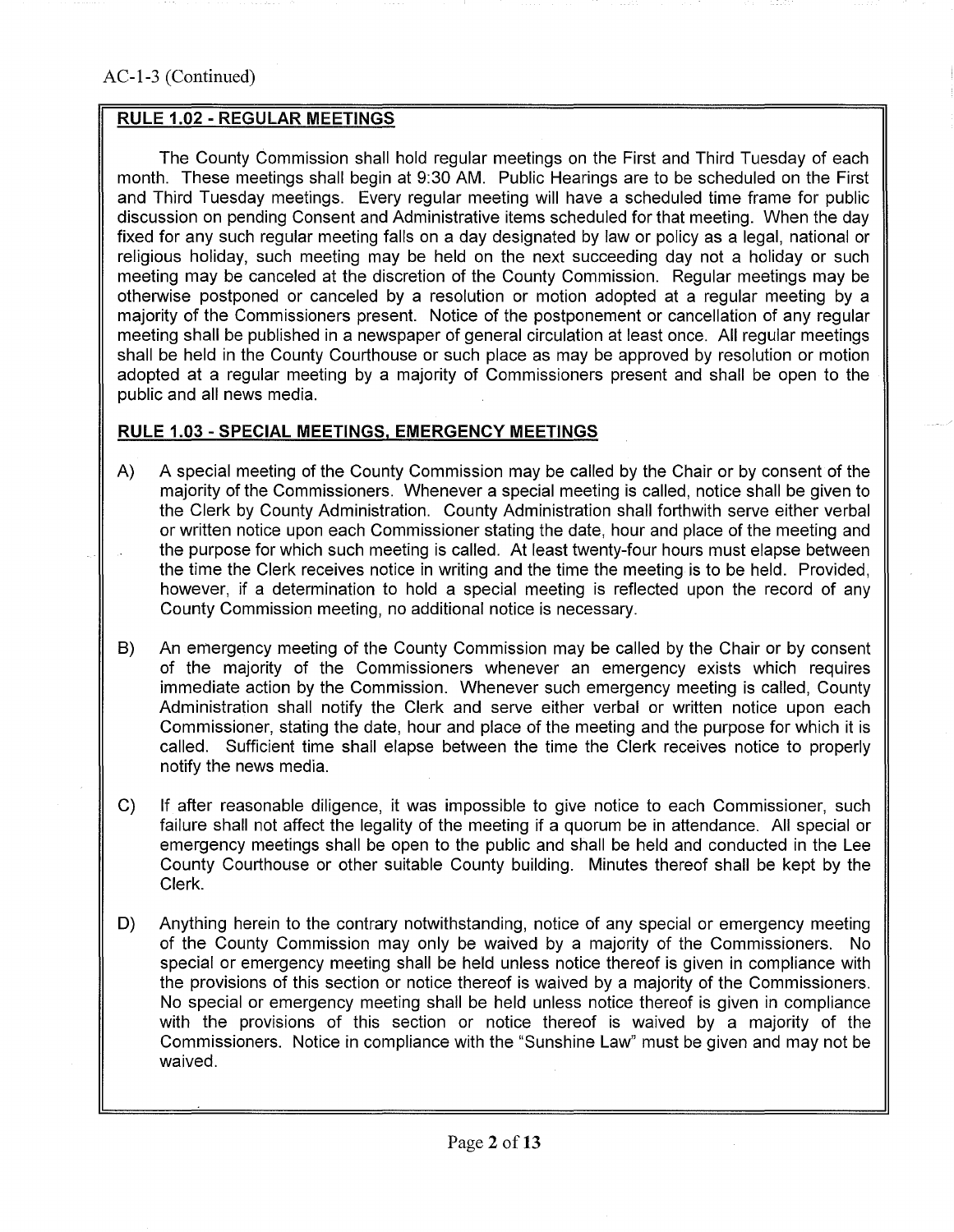### RULE 1.04 **-AGENDAS**

There shall be an official agenda for every regular meeting of the County Commissioners, which shall determine the order of business conducted at the meeting. The official Agenda shall consist of the public discussions to be heard on scheduled Consent and Administrative Action items, scheduled Public Hearings, the Public Presentation of Matters by Citizens, as applicable, Appeals, and any other item(s) as directed by the Commission. The Agenda listing will be published in a daily newspaper prior to the Tuesday meeting. The County Commission shall not take action upon any matter, proposal, or item of business which is not listed in the official Agenda, unless a majority of the entire Commission shall have first consented to the presentation thereof for consideration and action, except for emergency, or other matters presented during the Public Presentation of Matters by Citizens.

All requests to be included on the scheduled Public, Administrative, Consent and Appeals Agendas shall be submitted pursuant to Administrative Code 1-2 (AC-1-2).

Notwithstanding any prior practice, tradition or informal Board policy; Commissioners may not request nor obtain through any means, an automatic continuance of any agenda item or public hearing. All requests for continuance of an agenda item, specifically including matters previously advertised for a public hearing, require Board approval to be effective. As a result, no person is entitled to rely for any reason, upon any assurances made by County Staff, a Commissioner or Commissioner's assistant that an agenda item or public hearing will be continued. Requests for continuance will be made in writing, include an explanation of the reasons why the continuance is needed and be granted only by a majority vote of the Board in open session.

### **RULE 1.05 -CHAIR PRESIDING OFFICER, DUTIES**

The Chair of the Commission shall preside at all meetings at which the Chair is present. lh the absence of the Chair, the Vice Chair of the Commission shall preside. The presiding officer shall preserve strict order and decorum at all meetings of the Commission. In the absence of both the Chair and the Vice Chair, the most senior available Commissioner shall serve as the presiding officer and shall state every question coming before the Commission and announce the decision of the Commission on all matters coming before it. A majority vote of the Commissioners present shall govern and conclusively determine all questions of order not otherwise covered. The presiding officer may vote on all questions. The Clerk of the Commission shall certify all ordinances and resolutions adopted by the Commission. In the absence of the Chair or in the event of the Chair's inability to serve by reason of illness or accident, the Vice Chair shall perform the duties and functions of the Chair until the Chair's return or recovery and resumption of duty. In the absence of both the Chair and the Vice Chair, the most senior available Commissioner shall assume the duties of the Chair and Vice Chair until his or her return.

For purposes of this Rule, the term "most senior" will mean the most cumulative time in office as a Lee County Commissioner; which will include time as a Commissioner that may be separated by time out of office.

### **RULE 1.06 -AUTHORITY OF THE CHAIR**

A) May call a Commissioner to order if the Commissioner's remarks are not relevant to the subject under discussion, or for lack of decorum.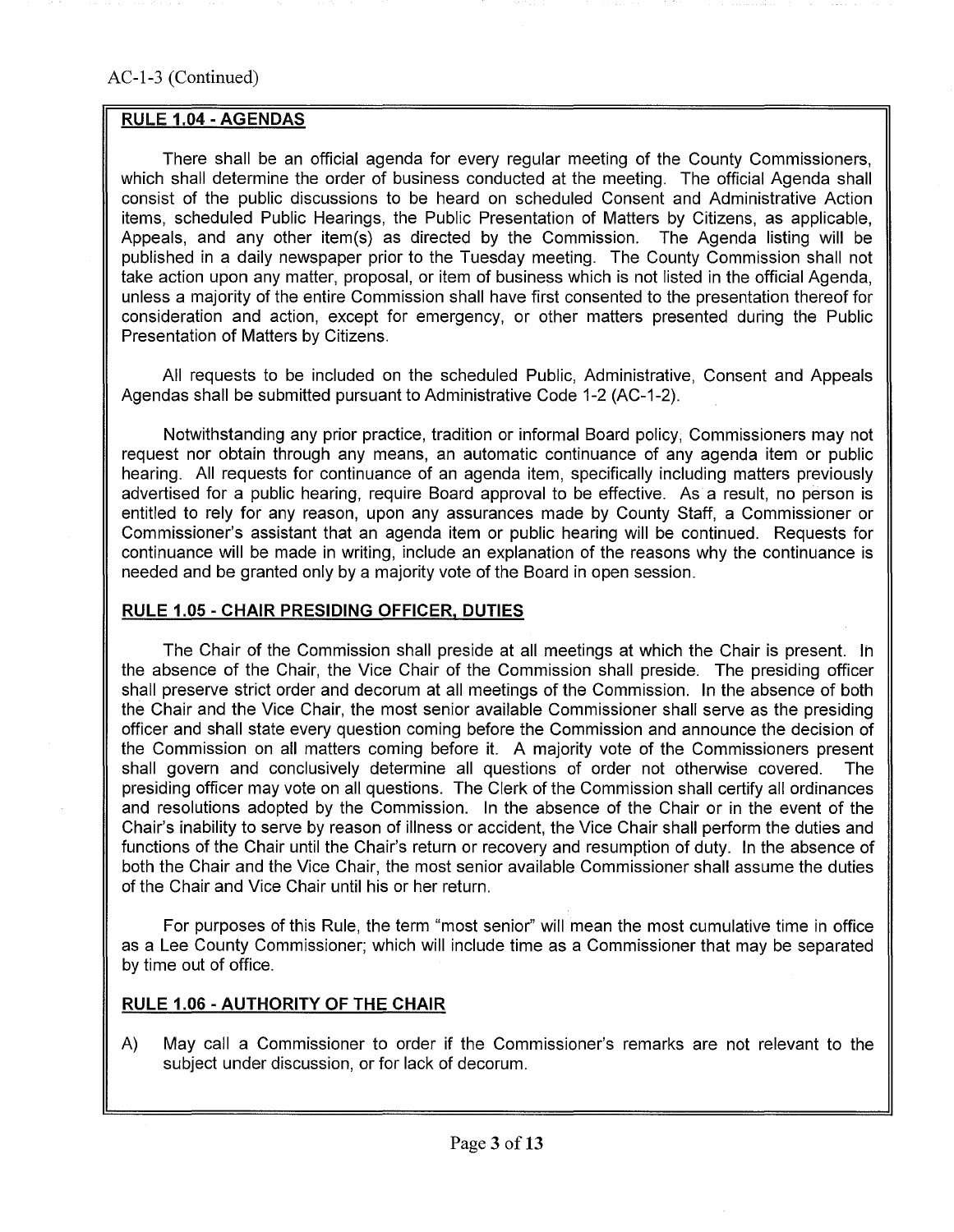## AC-1-3 (Continued)

- B) Is obligated to vote on each motion in which the Chair has no conflict of interest. No abstentions.
- C) May discuss a motion as any other Commissioner without relinquishing the Chair.
- D) May call for a reading of the motion after discussion, but before voting.
- E) In the event of a tie vote, shall rule the motion is defeated.
- F) Shall recognize Commissioners in the order of their request to speak, except the maker of the motion may be the first speaker.
- G) Is authorized to appoint Board-member committees or designate members to other committees or boards consisting of County Commissioner's, if no objection is raised. If there is objection, the Chair is obliged to call for a motion which must be seconded to determine the result by a majority vote. This motion is debatable and is amendable.
- H) May call a recess for a definite period if no objection is raised. If there is objection, the Chair is obliged to call for a motion which must be seconded to determine the result by a majority vote. This is not debatable, but is amendable as to time.
- I) May refer the subject to the next regular meeting, if no objection is raised. If there is objection the Chair is obliged to call for a motion which must be seconded to determine the result by a majority vote. This is debatable and amendable.
- J) If no motion is pending, may ask, "Is there any further business?" Hearing no response, the Chair may then state, "Since there is no further business, the meeting is "in recess" (when applicable), or "adjourned." If there is objection, the Chair is obliged to call for a motion which must be seconded to determine the result by a majority vote. This is not debatable nor amendable.

## **RULE 1.07 -AUTHORITY OF THE COMMISSIONERS**

- A) Must vote on every motion in which the Commissioners have no conflict of interest. No abstentions.
- B) May, only after recognition by the Chair, introduce motions, discuss subjects and vote.
- C) May request to consider a subject informally, if no objection. If there is objection, the Commissioners are obliged to put a motion which must be seconded to determine the result by a majority vote. This is debatable, but not amendable.
- D) May appeal a decision of the Chair without a second. This is debatable if the question was debatable, is not amendable and is decided by a majority vote.
- E) May move to recess, stating a definite time. This takes a second and is decided by a majority vote. It is not debatable, but the time is amendable.
- F) May move to refer the subject to the next regular meeting. This must be seconded, decided by a majority vote, is debatable and amendable.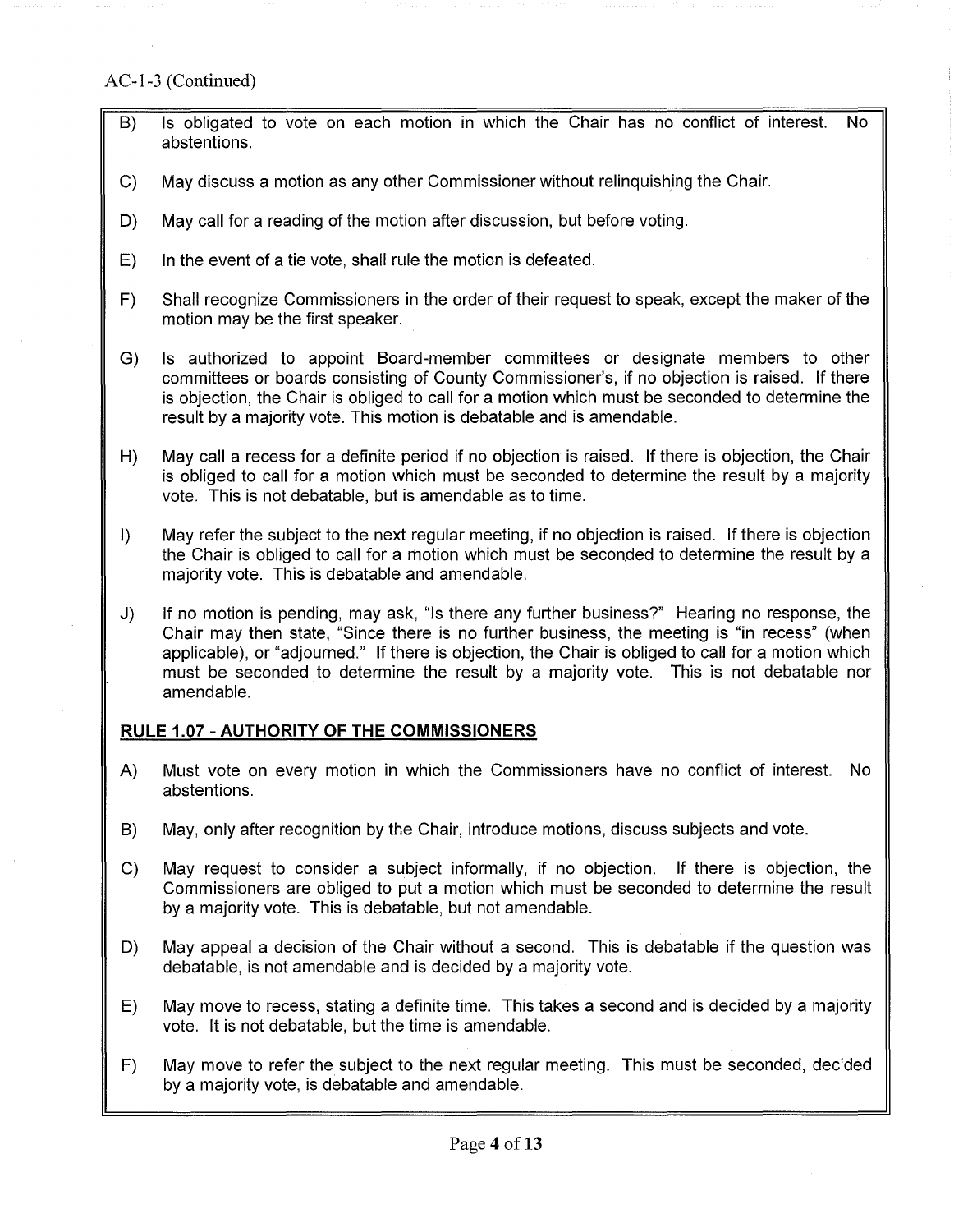- G) If no motion is pending, may move to adjourn. Upon the completion of the Agenda, an adjourned meeting may be "moved" by specifying time and date before or on the date of the next regular meeting. These motions are seconded and decided by a majority vote. They are not debatable, but are amendable as to time.
- H) All Commissioners, including the Chair, may second motions.
- I) Notwithstanding any prior practice, tradition or informal Board policy, Commissioners may not request nor obtain through any means, an automatic continuance of any agenda item or public hearing. All requests for continuance of an agenda item, specifically including matters previously advertised for a public hearing, require Board approval to be effective. As a result, no person is entitled to rely, for any reason, upon any assurances made by County Staff, a Commissioner or Commissioner's assistant that an agenda item or public hearing will be continued. Requests for continuance will be made in writing, include an explanation of the reasons why the continuance is needed, and be granted only by a majority vote of the Board in open session.
- J) May, at a regular meeting, request to discuss a "Commissioner Item" seeking majority Commission approval for consideration of the matter at a later meeting as a regular agenda item. A "Commissioner Item" may include any prospective matter of public business. A "Commissioner Item" may not include:
	- i) addressing prior affirmative votes of the Commission,
	- ii) matters involving contracts upon which reliance is had, funds have been expended and the positions of Parties have changed, or performance made that cannot be practically undone,
	- iii) is financially imprudent, or
	- iv) requires approval of the Board at the same meeting when the "Commissioner Item" is raised for an expenditure of funds.

## **RULE 1.08- PARLIAMENTARIAN**

The County Attorney or designee in his or her absence, shall act as Parliamentarian, and shall advise and assist the presiding officer in matters of parliamentary law.

### **RULE 1.09- ATTORNEY**

The County Attorney or such member(s) of the office as may be designated, shall attend and be available for legal consultation to the Commission at all meetings.

### **RULE 1.10- COUNTY MANAGER**

The County Manager or designee(s) shall attend all meetings of the Commission.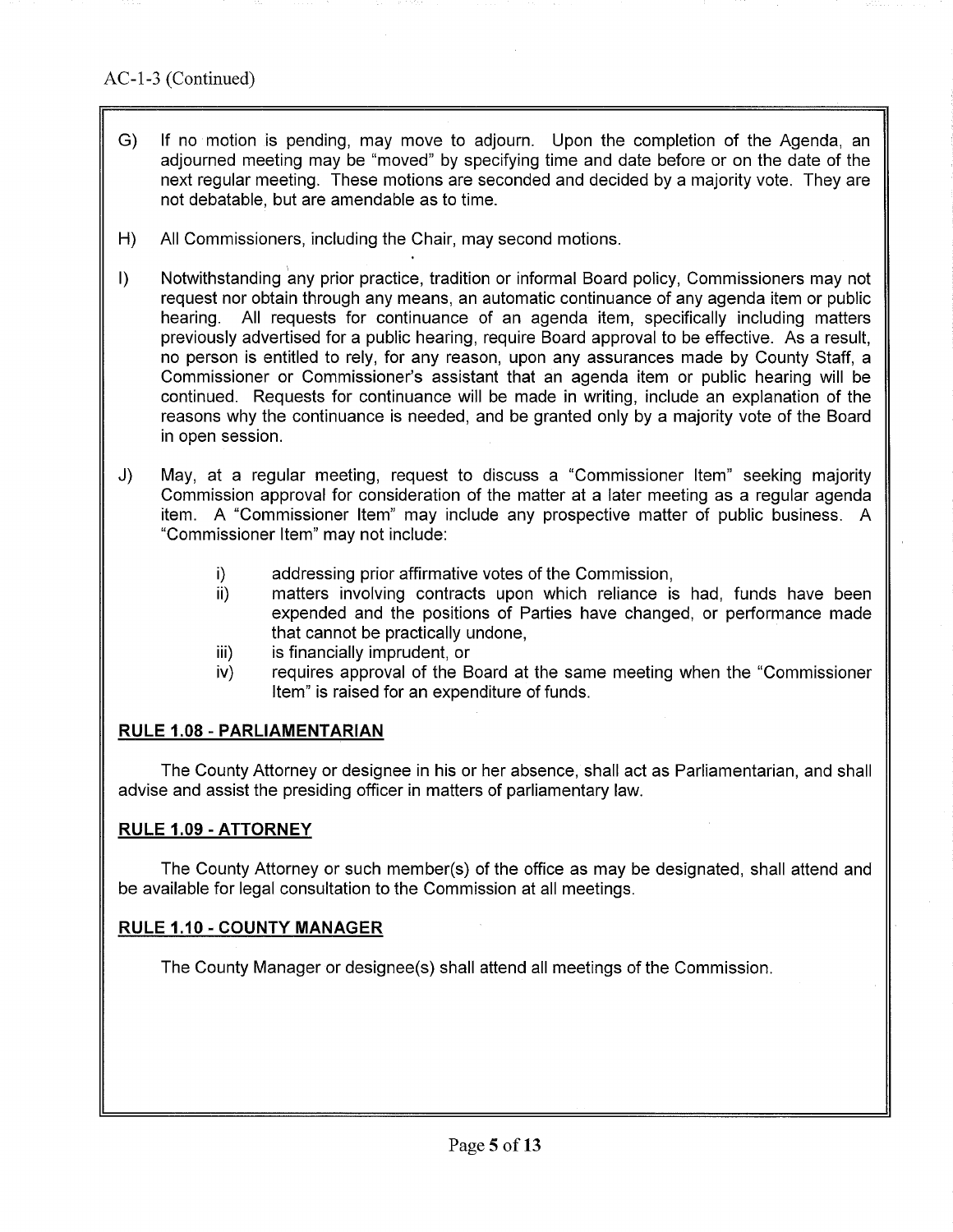### RULE 1.11 -CALL TO ORDER

The Chair shall take the Chair at the hour appointed for the meeting, and shall call the Commission to order immediately. In the absence of both the Chair and the Vice Chair, the most senior available Commissioner shall assume the duties of the Chair until the Chair's return.

Upon the arrival of the Chair or the Vice Chair, the temporary Chair shall relinquish the Chair upon the conclusion of the business immediately before the Commission at that time.

For purposes of this Rule, the term "most senior" will mean the most cumulative time in office as a Lee County Commissioner; which will include time as a Commissioner that may be separated by time out of office.

### **RULE 1.12- QUORUM**

A majority of the whole number of Commissioners shall constitute a quorum. No ordinance, resolution or motion shall be adopted by the Commission without the affirmative vote of the majority of all Commissioners present.

#### **A} LACK OF QUORUM - COMPREHENSIVE PLAN HEARINGS, LAND USE ORDINANCE ADOPTION HEARINGS AND ZONING HEARINGS:**

Should no quorum attend within thirty minutes after the hour appointed for the meeting of the Commission to hear these matters, the County Attorney, or designee, shall announce that the hearing is canceled for lack of a quorum and the hearing shall be rescheduled and readvertised following the procedures set forth in Section 125.66 and Chapter 163, Florida Statutes.

### **B) LACK OF QUORUM- All OTHER MATTERS:**

Should no quorum attend within thirty minutes after the hour appointed for the meeting of the Commission, the Chair or the Vice Chair or in their absence, the Clerk or designee may adjourn the meeting until the next day, unless by unanimous agreement of those Commissioners present, select another hour or day. The names of the Commissioners present and their action at such meeting shall be recorded in the minutes by the Clerk.

#### **RULE 1.13- ORDER OF BUSINESS**

All meetings of the Commission shall be open to public attendance and participation pursuant to the rules as set out herein. Promptly at the hour set for each meeting, the Commissioners, the County Attorney, the County Manager, and the Clerk shall take their regular stations in the designated location and all the scheduled business of the Commission shall be taken up for consideration and disposition in accordance with the agenda for the meeting.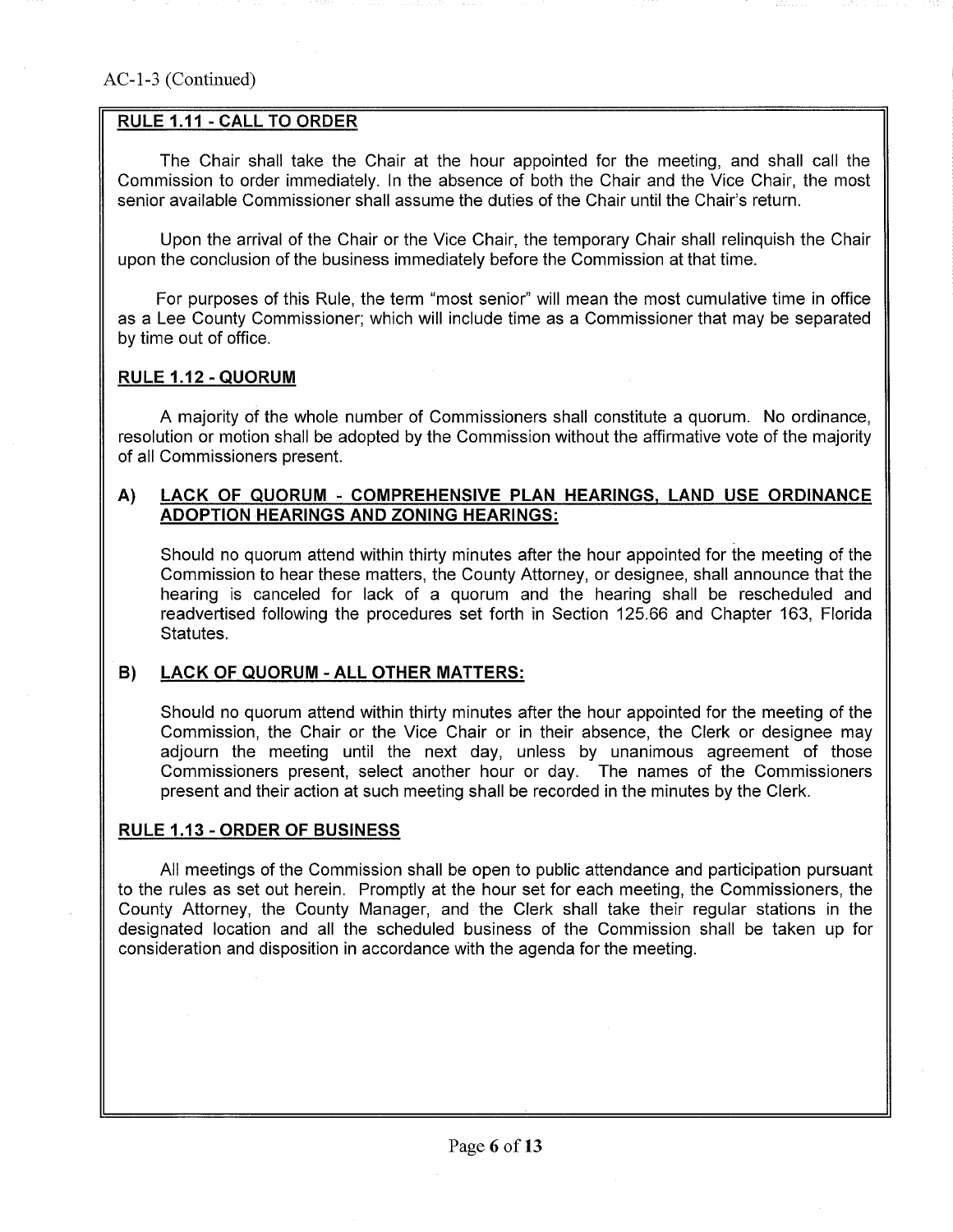## RULE 1.14- RULES OF DEBATE

## A) QUESTION UNDER CONSIDERATION:

When a motion is presented and seconded, it is under consideration and no other motion shall be received thereafter, except to adjourn, to lay on the table, to postpone, to substitute, or to amend until the question is decided. These motions shall have preference in the order in which they are mentioned and the first two shall be decided without debate. Final action upon a pending motion may be deferred until a date certain by a majority of the Commissioners present.

### B) TAKING THE FLOOR; IMPROPER PERSONAL COMMENTS TO BE AVOIDED:

Every Commissioner desiring to speak for any purpose shall address the Chair, and upon recognition, shall confine the discussion to the question under debate avoiding personal comments towards other Commissioners, staff or members of the public, and any indecorous language.

### C) INTERRUPTION:

A Commissioner, once recognized, shall not be interrupted when speaking, unless the Commissioner is called to order, or as otherwise provided for herein. If a Commissioner while speaking is called to order, the Commissioner assigned the floor shall cease speaking until the question of order is determined by the Chair, and if in order, the Commissioner will be permitted to proceed. Any Commissioner may appeal to the Commission as a whole from the decision of the Chair upon a question or order, when without debate, the Chair shall submit to the Commission the question, "Shall the decision of the Chair be sustained?" and the Commission will decide by a majority vote.

## D) PRIVILEGE OF CLOSING DEBATE:

The Commissioner moving the adoption of an ordinance or resolution shall have the privilege of closing the debate by requesting the Chair call the question.

## E) ROLL CALL:

Upon any roll call vote, there shall be no discussion by any Commissioner voting and each Commissioner shall vote either yes or no. Any Commissioner, upon voting, may give a brief statement to explain his or her vote. A Commissioner shall have the privilege of filing with the Clerk a written explanation of his or her vote. A Commissioner may abstain from voting on any matter, only in the event said Commissioner shall have a real conflict of interest, which conflict shall be made known on the record of the meeting and filed with the Supervisor of Elections pursuant to law.

### F) CONFLICT OF INTEREST:

No Commissioner shall participate in the discussion or vote upon any matter under consideration wherein a conflict of interest exists as defined in Chapter 112, Florida Statutes, as it may be amended or renumbered from time to time. Such a conflict of interest must be made known on the record and in writing.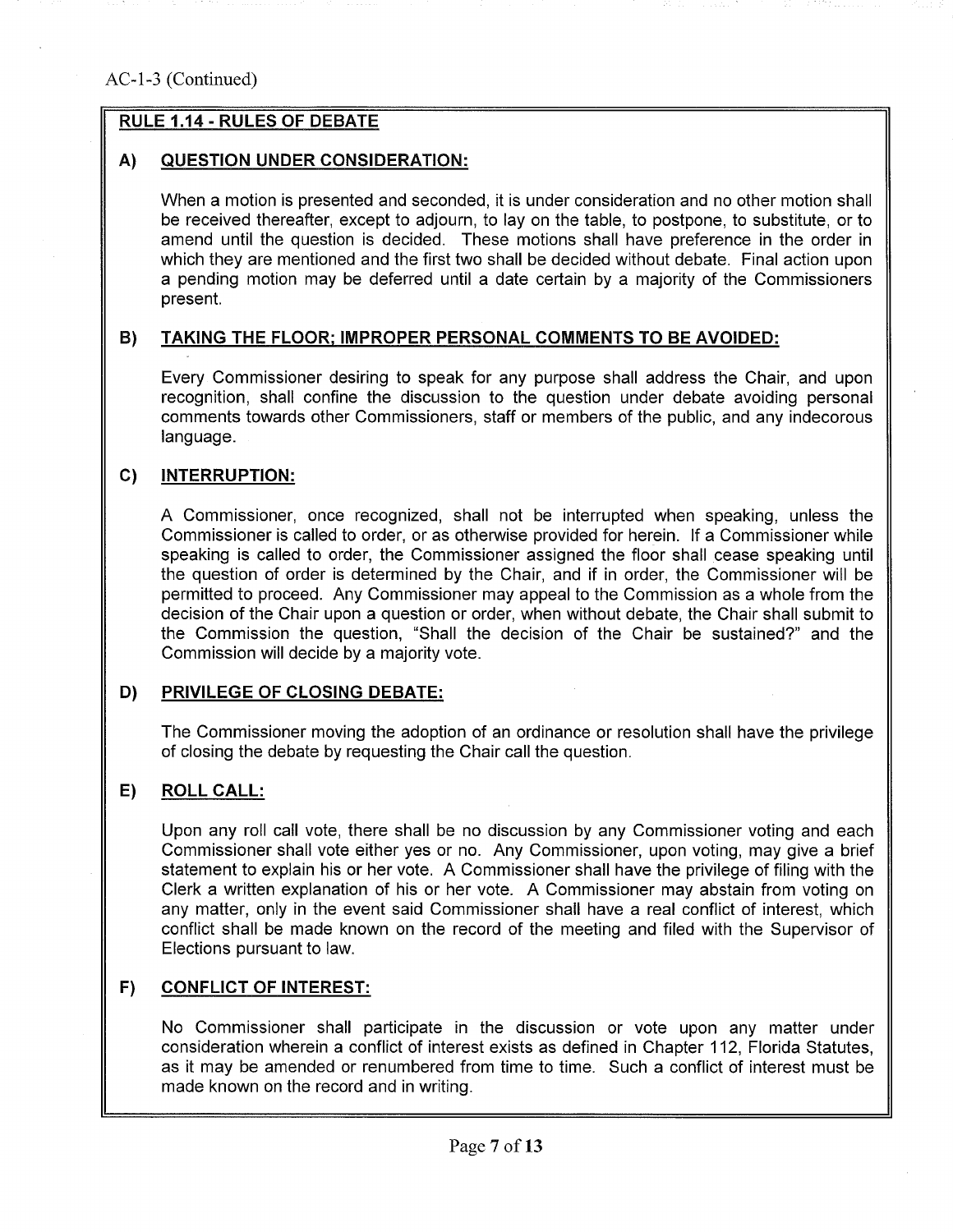### G) MOTION TO RECONSIDER:

If a motion has been either adopted or defeated during a meeting, and any Commissioner who voted on the prevailing side of the vote desires to have the vote reconsidered, such a Commissioner may make the motion to Reconsider.

This motion may only be made by a Commissioner who voted on the prevailing side. For example, if the motion was adopted, the motion to Reconsider can be made only by a Commissioner who voted in favor of the motion, or if the motion was defeated, then only by a Commissioner who voted against it. The motion to Reconsider can, however, be seconded by any Commissioner, no matter how they voted.

A motion to Reconsider can be made only on the same day on which the vote sought to be considered was taken. Once a meeting of the Commission has adjourned, the motion to reconsider is no longer available to any Commissioner.

### H) MOTION TO RESCIND

Once a meeting is adjourned and the time has passed for a Motion to Reconsider, then at the next regular meeting with a full Board present, a Commissioner may make a motion to Rescind the Board's action(s) from the preceding meeting.

The Motion to Rescind may be made by any Commissioner regardless of how that Commissioner voted on the original motion.

The motion to Rescind will only be adopted if approved by a 2/3 ("Super Majority") affirmative vote of the entire membership of the Commission.

### **I} CHANGE OF VOTE:**

Any Commissioner may change his or her vote before the next item is called for consideration, or before a recess or adjournment is called, whichever first occurs.

### **RULE 1.15- READING MINUTES**

Unless a reading of the minutes of a meeting is requested by a majority of the Commission, such minutes, when approved by the Commission and signed by the Chair and the Clerk, shall be considered approved without reading; provided, that the Clerk deliver a copy thereof to each Commissioner and to the County Attorney at least two full working days preceding the meeting. The minutes of prior meetings may be approved by a majority of the Commissioners present, and upon such approval, shall become the official minutes.

### **RULE 1.16- METHOD OF VOTING**

Upon every roll call vote if taken, the names of the Commissioners shall be called by districts, except that the District Commissioners shall be rotated after each roll call vote, so that the Commissioners who voted first on a preceding roll call shall vote last upon the next subsequent matter; provided, the District Commissioner shall call the roll, tabulate the votes, and announce the results. The vote upon any ordinance, resolution, motion or other matter may be by voice vote,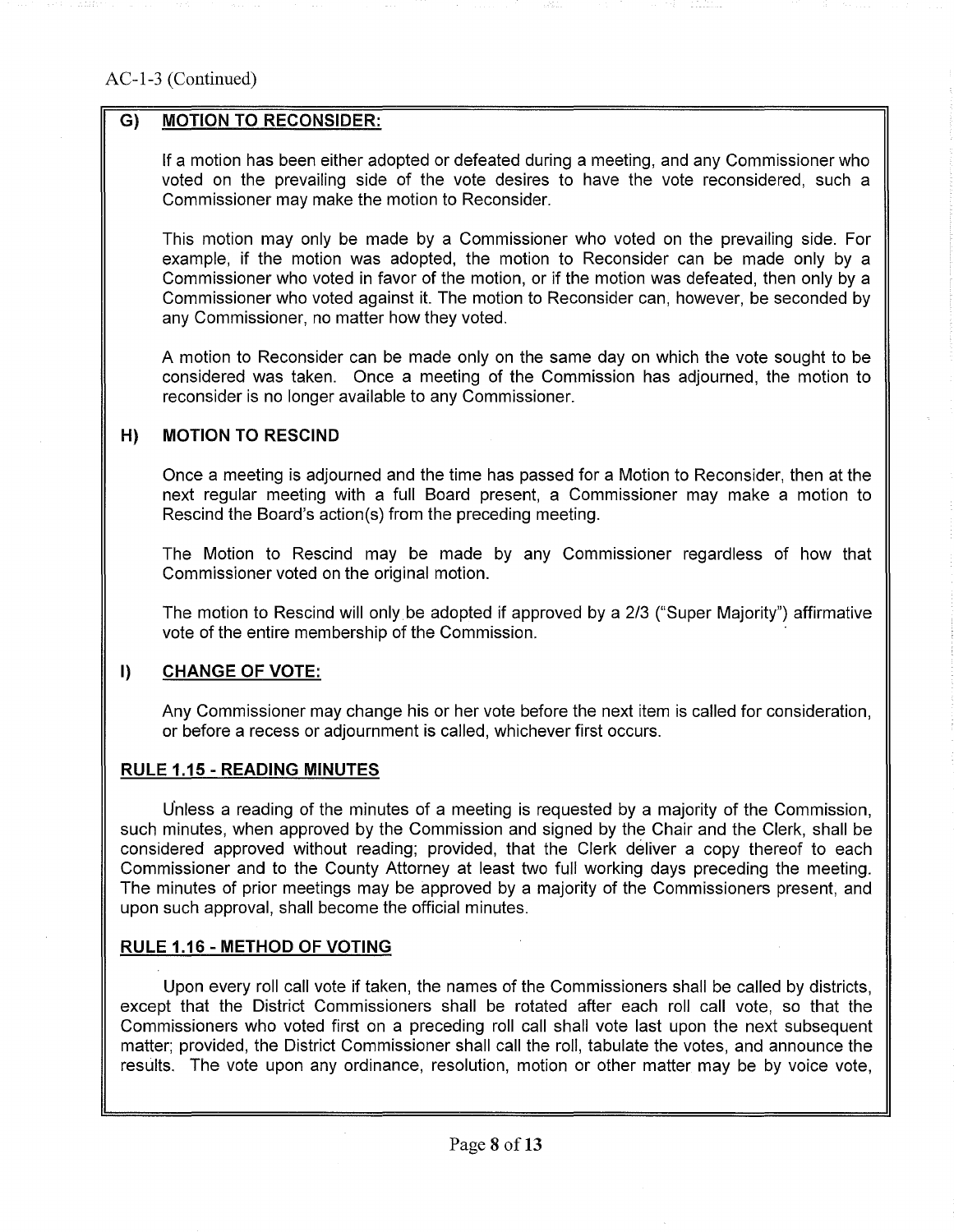provided that the Chair or any Commissioner may ask a roll call vote to be taken upon any ordinance, resolution or motion.

#### RULE 1.17 -ADDRESSING THE COMMISSION

### A) AGENDA ITEMS

All proceedings and the order of business at all meetings of the Commission will be conducted in accordance with the official Agenda. Any departure from the order of business set forth in the official Agenda will be made only upon majority vote of Commissioners present at the meeting. Each published Agenda for a Board meeting must include a period for public comment that must commence and conclude prior to the undertaking by the Board of any action on the Agenda; however, pursuant to Florida Statutes, Section 286.011(3), public comment on an item does not apply to:

- An official act that must be taken to deal with an emergency situation affecting the public health, safety, or welfare, if compliance with the requirements would cause an unreasonable delay in the ability of the Board or Commission to act;
- An official act involving no more than a ministerial act, including, but not limited to, approval of minutes and ceremonial proclamations;
- A meeting that is exempt from Florida Statutes, Section 286.011; or
- A meeting during which the board or commission is acting in a quasi-judicial capacity.

Any person wishing to address the Commission on scheduled Agenda items during the times set aside for "Public Comment", and/or "Public Hearings" must complete and turn in a Commissioner "Speakers Card." Each speaker may address the Commission and will limit his /her presentation to no more than three minutes as detailed in Rule  $1.18 -$  Addressing Commission.

### **B) NON-AGENDAED**

On the Board's regularly scheduled Tuesday meetings and during the time scheduled under the Agenda section set aside for "Public Presentation of Matters by Citizens", any citizen is entitled to address the Board on any matter within the scope of the jurisdiction of the Board. Speakers wishing to address the Commission during "Public Presentation of Matters by Citizens" must fill out a Commissioner "Speakers Card" and will limit his/her presentation to no more than three minutes as detailed in Rule 1.18- Addressing Commission.

## C) **APPEALS**

Appeals of decisions of the Hearing Examiner, appeals of administrative interpretations of the Lee Plan, and other types of appeals from Administrative or lower board decisions are not "Public Hearings" for purposes of this Code, notwithstanding the description of such proceeding in the applicable ordinance as being a "Public Hearing". Such appeals instead will be heard on a separate part of the Agenda which is specifically reserved therefore and identified as such. In such appeals, the right to address the Board will be limited only to those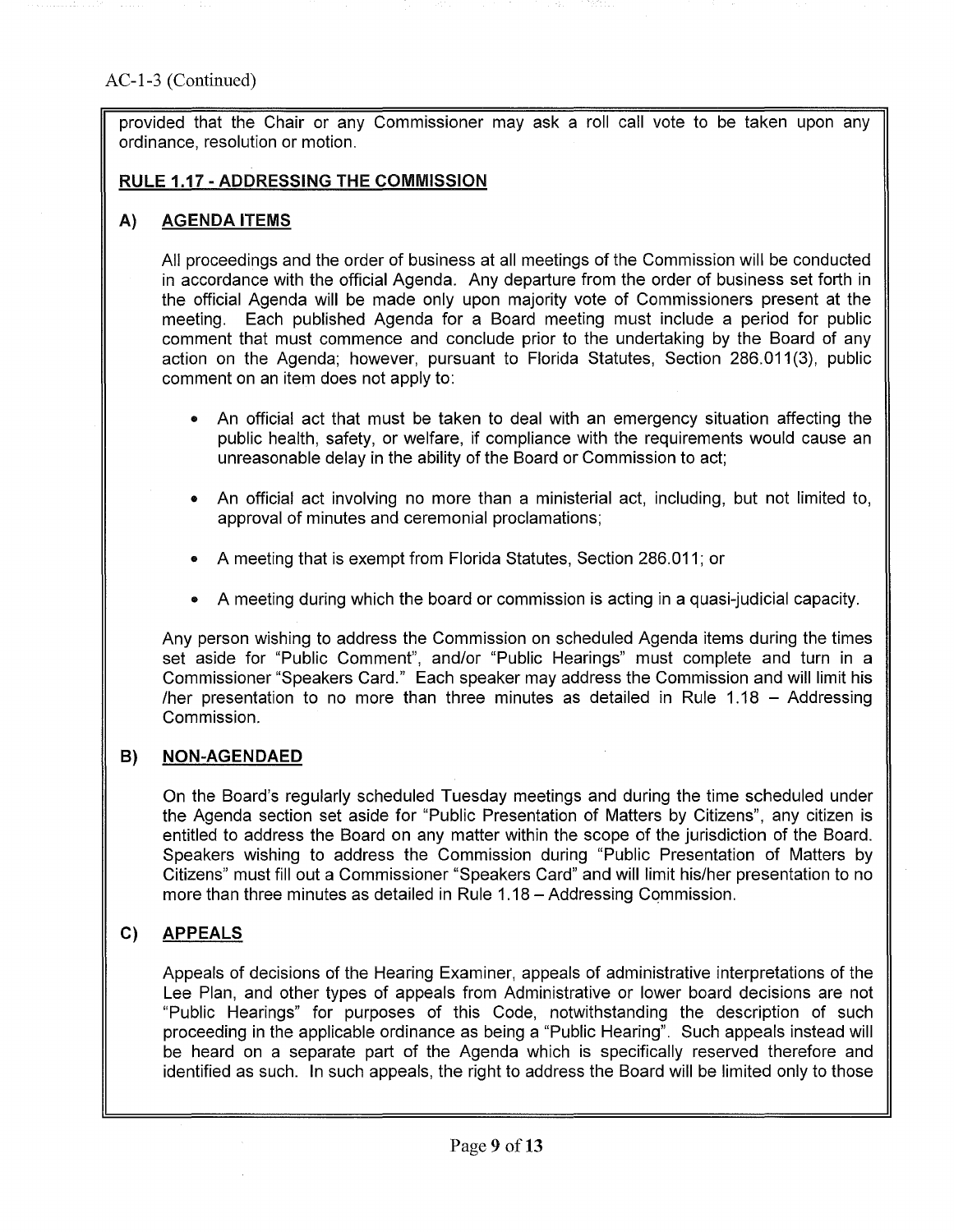persons who are given such privilege pursuant to applicable ordinances or other administrative codes.

#### RUlE 1.18- ADDRESSING COMMISSION, MANNER, TIME

Each person addressing the Commission shall step up to the podium, shall clearly state his or her name in an audible tone of voice for the minutes, and unless the matter has been reviewed by the appropriate County staff personnel, shall limit his or her presentation to three minutes. All remarks shall be addressed to the Commission as a body and not to any single Commissioner thereof. No person, other than Commissioners and the person having the floor, shall be permitted to enter into any discussion, either directly or through a member of the Commission, without the permission of the Board. No question shall be asked of any Commissioner except through the Chair.

#### **RUlE 1.19- DECORUM**

Order will be preserved. No person shall, by speech or otherwise, delay or interrupt the proceedings or the peace and decorum of the Commission, or disturb any person having the floor. No person shall refuse to obey the lawful orders of the Chair or the Commission. Any person making irrelevant, impertinent or slanderous remarks or who becomes boisterous while addressing the Commission shall not be considered orderly or decorous. Any person who becomes disorderly or who fails to confine remarks to the identified subject or business at hand shall be cautioned by the Chair and given the opportunity to conclude remarks on the subject in a decorous manner and within the designated time limit. Any person failing to comply as cautioned shall not be allowed to continue speaking unless permission to continue or again address the Commission is granted by the majority vote of the Commissioners present.

Upon failure of the Chair to maintain decorum, a call for "Point of Order" by a Commissioner shall require business proceedings to cease until decorum is restored.

The Lee County Sheriff or designee shall carry out all reasonable orders and instructions given by the Chair for the purpose of maintaining order and decorum at the Commission meeting including directions to escort disruptive persons back to his or her seat, remove them from the meeting, or arrest any such individuals who violate the order and decorum of the meeting and will not promptly leave the premises voluntarily.

#### **RUlE 1.20 - PERSONS AUTHORIZED BEYOND THE PODIUM**

No person, except County officers or their representatives shall be permitted beyond the podium or staff desks in front of the Commission without permission from the Board during the course of a meeting, and no person shall be permitted to disturb any Commissioner while on the floor during any meeting without the express permission of the Commission.

### **RUlE 1.21 - COMMITTEES**

The Board of County Commissioners may resolve itself into a Committee of the Whole at any regular or special meeting and select a Chair to preside over such meeting of the Committee of the Whole. The Board is further authorized to appoint standing committees which shall continue in existence until dissolved by vote of a majority of the Commissioners present at any regular meeting, or at a special or emergency meeting called for that purpose. Whenever the Commission deems it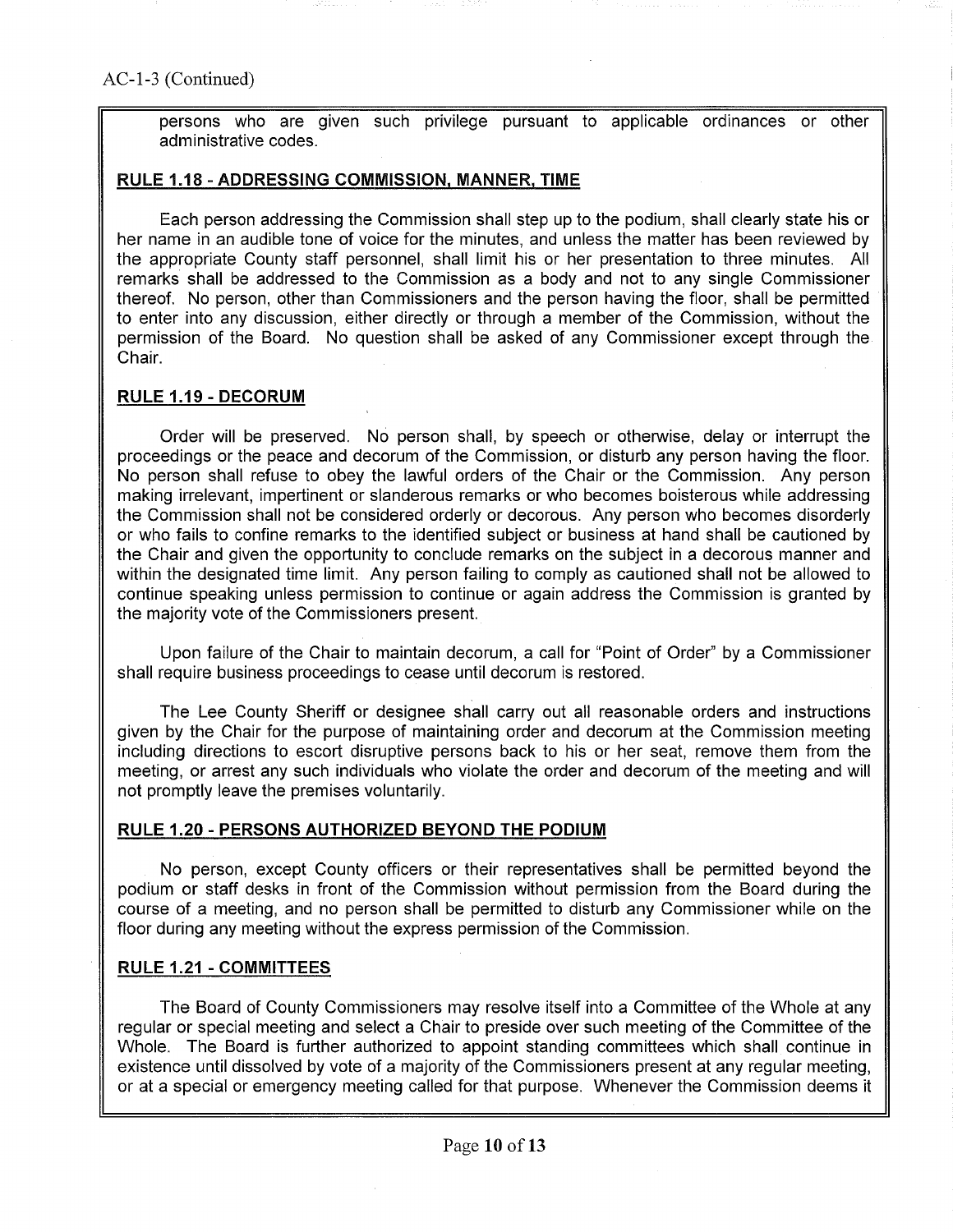## AC-1-3 (Continued)

necessary or desirable that the Commission shall be represented at meetings, conferences or other occasions involving other governmental entities, agencies, officials or groups, or non-governmental organizations, departments, agencies, or officials of the County Government, the Chair may designate a Commissioner or Commissioners, or the Chair, to represent the Commission at such meetings, conferences, or other occasions. Such representatives shall have no power to act for or on behalf of the Commission or the County, unless previously authorized by a vote of the majority of the Board. Such representative shall report to the Commission either orally or in writing with regard to such meeting, conference or other occasion.

#### RULE 1.22 -ORDINANCES, RESOLUTIONS, MOTIONS, CONTRACTS AND OTHER DOCUMENTS, EXECUTION

### A) PREPARATION OF ORDINANCES

The County Attorney, when requested or directed, shall prepare ordinances and resolutions which shall be delivered to the Commission for consideration.

Ordinances will be introduced only by the County Attorney or designee before consideration by the Commission. Copies of all proposed ordinances shall be furnished to each Commissioner, shall be made available to all interested persons and be duly advertised.

### B) APPROVAL OF ORDINANCES BY COUNTY ATTORNEY

All ordinances, resolutions and contract documents, before presentation to the Commission, shall have been reduced to writing and shall have been approved as to form and legality by the County Attorney. Prior to presentation, all such documents may be referred to the head of the department or division under whose jurisdiction the administration of the subject matter of the ordinance, resolution or contract would involve.

### C) WHEN ACTION TO BE TAKEN BY RESOLUTION OR ORDINANCE

All actions of the Commission may be taken by resolution or ordinance except that any action of the Commission which provides a penalty or establishes a rule or regulation for the violation of which a penalty is imposed, must be by ordinance. Approval of purely administrative matters may be accomplished by motion duly adopted and recorded in the minutes of the meeting.

### D) NUMBERING OF RESOLUTIONS AND ORDINANCES

All resolutions and ordinances, shall be numbered consecutively by the Clerk upon their passage.

### E) EXECUTION OF COUNTY LEGISLATION AND DOCUMENTS; ORDER OF COMMISSIONERS SIGNATORY AUTHORITY

The Chair of the Board of County Commissioners shall on behalf of the Board and upon an affirmative vote of the Commissioners on matters coming before the Board at a regular or special (emergency) meeting, sign all orders, resolutions, ordinances, regulations, contracts, agreements, applications, settlements, leases, closing documents for assets and/or bond issuances and all other documents duly authorized by the Board. In the absence of the Chair,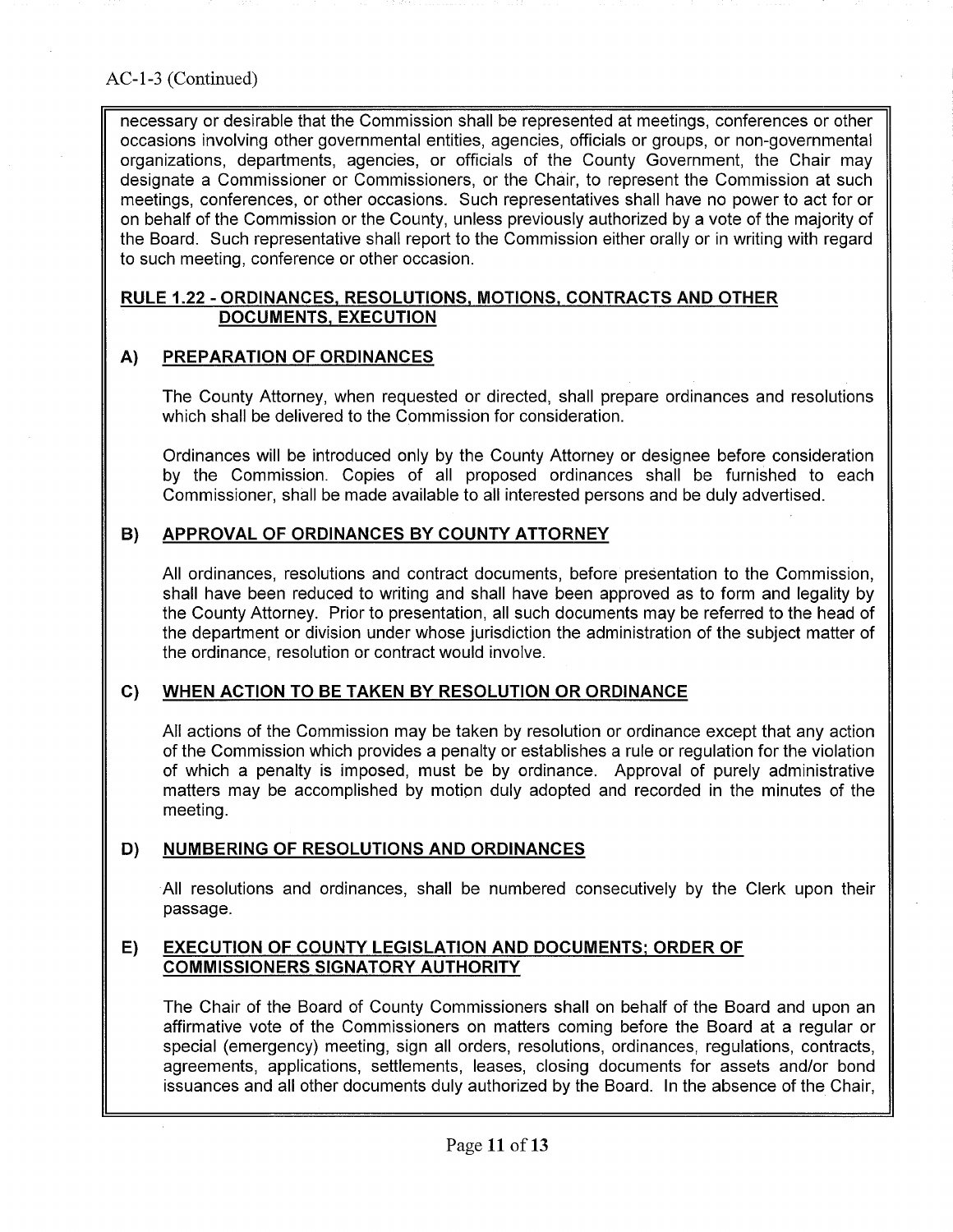the Vice Chair shall sign all such documents. In the event of the absence of both the Chair and the Vice Chair, the most senior available Commissioner shall be authorized to sign all such documents as required without further action of the Board.

For purposes of this Rule, the term "most senior" will mean the most cumulative time in office as a Lee County Commissioner; which will include time as a Commissioner that may be separated by time out of office.

### SECTION Ill: **APPOINTMENT OF ADDITIONAL BOARDS AND COMMITTEES**

The Board of County Commissioners shall have the power to designate or create by resolution or specific direction by a majority vote of the Board, such other boards, committees or commissions as may be necessary for the administration of the affairs of the County, and shall provide the duties and powers of the officers and members of such boards or commissions.

Members of these boards shall serve without compensation unless otherwise specified by County resolution. All such boards shall be part of the County Government and shall utilize the services of County Administration and the County Attorney's Office, except in instances where outside counsel is specifically retained by the Commission to avoid conflicts of interest with the County Attorney's Office.

The length of term of appointees and methods of appointment shall be specified in the enabling legislation. Vacancies occurring in the membership of any board or commission shall be filled for the remainder of the unexpired term in the manner providing for the original appointment. Members of boards and commissions may be removed for cause by a majority vote of the Commission.

County Administration shall be responsible for maintaining an accurate and up-to-date roster of all boards, commissions, and their respective memberships, and shall advise the Commission prior to the expiration of any appointments.

### **SECTION IV: ORGANIZATION AND REORGANIZATION OF THE BOARD OF COUNTY COMMISSIONERS**

Chapter 125, Florida Statutes, and the Lee County Charter (Lee County Ordinance No. 96-01, as amended), provide that the legislative and governing body of a County shall have the power to carry on County Government to the extent not inconsistent with general or special law. This power shall include, but shall not be limited to, the power to adopt its own rules and procedures, select its officers and set the time and place of its meetings.

## **RULE 4.01 -ANNUAL ORGANIZATION**

The Board of County Commissioners of Lee County, Florida, shall annually, on the third Tuesday of November, organize or reorganize the officers of the Board as to designating or redesignating a Chair and Vice Chair. The Chair and Vice Chair shall serve a one (1) year term, unless the Board shall reorganize as set forth in the procedures below.

The Clerk to the Board or the Deputy Clerk to the Board shall be present and conduct the meeting until a Chair has been selected. The organization of the Board will be the first item on the Agenda for that day.